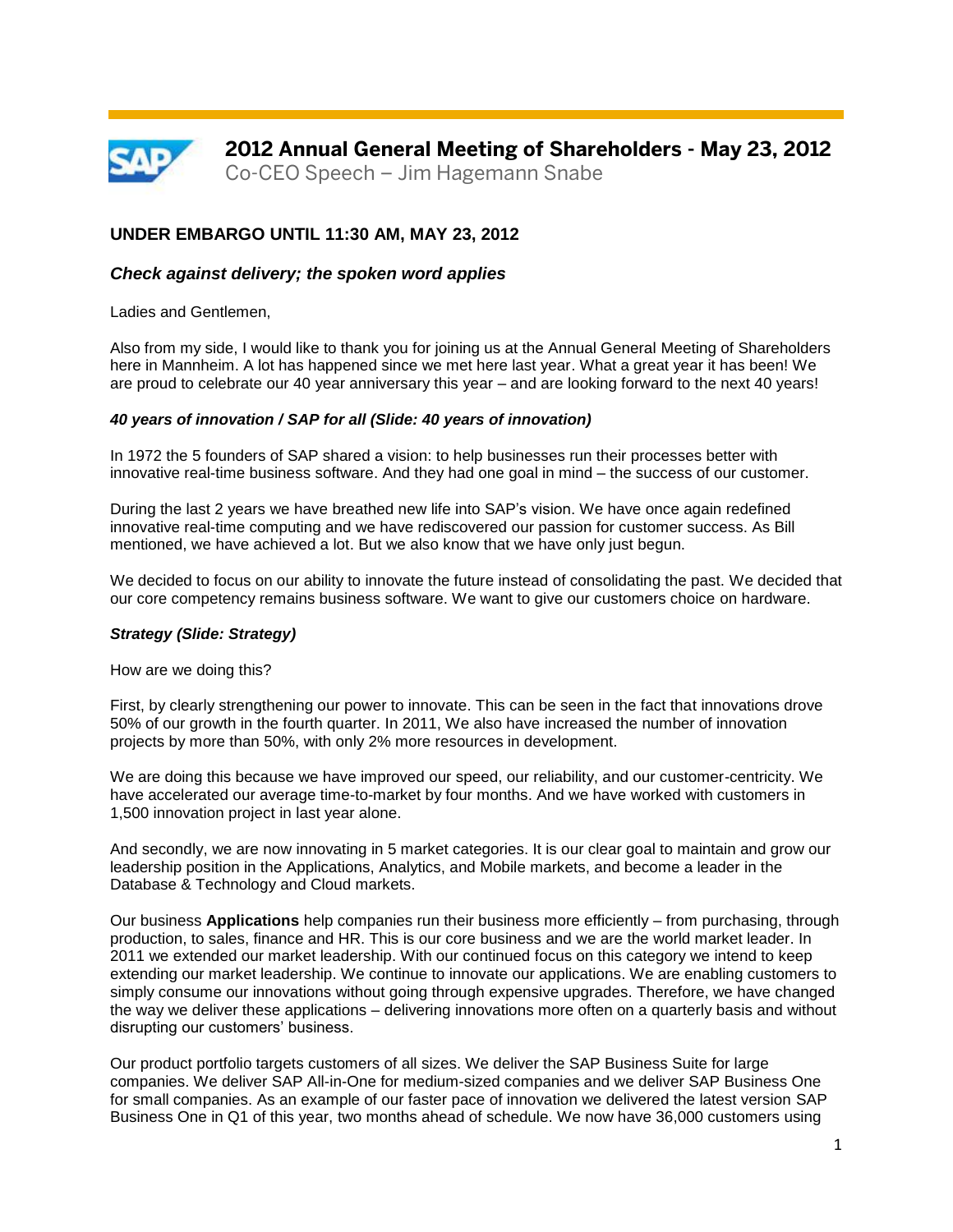this product. In the SAP Exhibition in the Souterrain, you can see how our customer PG Bikes uses SAP Business One.

**Our Analytics** software helps companies create transparency and make timely decisions. In a volatile world, it is more important than ever to have accurate and real-time insight into your business. Our predictive analytics powered by SAP HANA is becoming a benchmark for the industry. With it companies can react faster to market trends and adjust their strategy and execution focus in real time. Gartner named SAP the leader in its 2012 magic quadrant for BI Platforms and magic quadrant for Corporate Performance Management. Be sure to take a look at the demo of SAP Business Warehouse on SAP HANA today.

Our **Database and Technology** products help customers manage their IT infrastructure in real-time at the lowest possible costs. Our SAP NetWeaver technology platform enables consistency of data and processes across SAP and non-SAP. SAP HANA, together with the Sybase database infrastructure, provides customers with a real-time platform for all transaction and analytics workloads – while leveraging the power of in-memory computing. We believe that this database strategy will help us become the fastest-growing database company.

Our **Mobile** technology enables our customers to access data in their business applications and anytime and anywhere through mobile devices. Together with integrated Sybase products, we offer a strong **mobile** portfolio supporting all leading mobile devices and platforms. We just unveiled a major new release of our SAP Afaria mobile device management solution, which is the strongest mobile device security management software available in the market. With the acquisition of Syclo, we extend our offering of industry-specific mobile solutions. This will help us grow our leadership position in the mobile segment. Be sure to try out some mobile apps today in the SAP Exhibition.

Our **Cloud** solutions allow companies to access the latest business solutions without any installation of hardware or software – and create connections between businesses and between people. With the acquisition of SuccessFactors we are the fastest growing cloud provider in the industry. With the combination of SAP and SuccessFactors, our cloud offering serves companies of all sizes: We offer small companies our SAP Business One OnDemand solution. We offer medium-sized companies and subsidiaries of large companies our SAP Business ByDesign solution. And we offer large companies our line-of-business cloud solutions to manage customers, suppliers, employees and financials.

The cloud is enabling enterprises and individuals to connect and collaborate in an entirely new way. Ebay and Facebook are familiar examples of networks in our personal lives. This demonstrates the value of providing a platform for people to connect and communicate more efficiently.

Now imagine the power of the efficiency and opportunities for collaboration and co-innovation that business networks can provide. With the acquisition of Ariba, Inc., SAP will become a leader in the fastgrowing segment of cloud-based business networks. Ariba's network can now be combined with our broad customer base and deep business process expertise. Already today the Ariba Supplier Network is the largest and fastest growing global business network with more than 60 percent organic growth in 2011. Last year, this network facilitated \$319 billion in commerce transactions. With about 63% of the world's transaction revenue touching an SAP system, together we have great growth potential.

With SAP's cloud solutions, SuccessFactors cloud offering, and the business to business cloud network of Ariba, we will become a major cloud player. You can experience the cloud hands-on in the SAP Exhibition.

SAP HANA will underlie each of our solutions in all five market categories. SAP HANA was developed in cooperation with the Hasso-Plattner-Institute in Potsdam and is based on breakthrough in-memory technology. This technology enables unprecedented amounts of data to be processed in the computer's memory rather than saved and processed on a hard disk. This takes place in just a fraction of a second. Customers are seeing performance improvements of more than 10,000 times. Analyses of large amounts of data, which used to take hours or even days, are now completed in seconds. With SAP HANA we are once again redefining real-time computing like we did when SAP was created 40 years ago.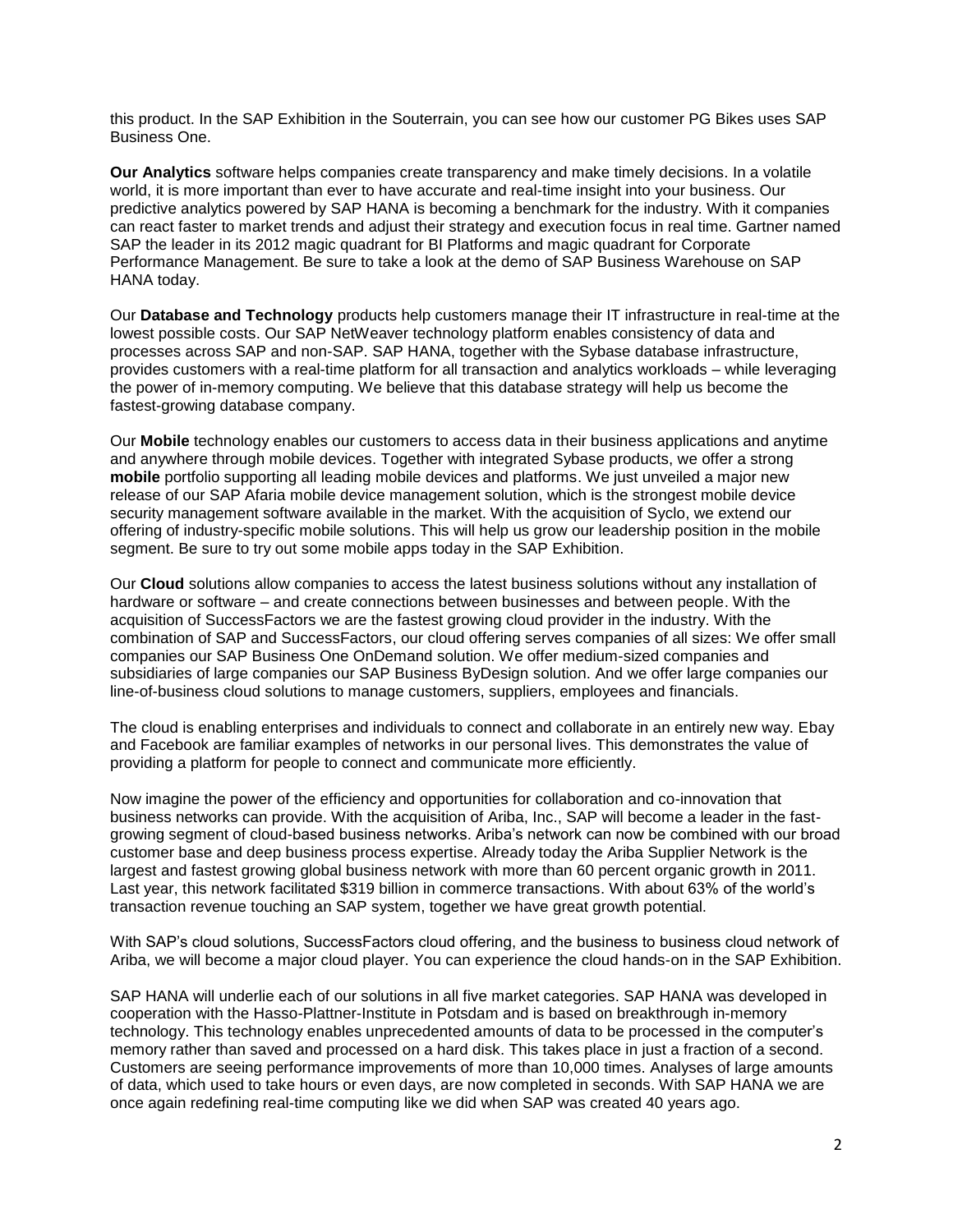Each innovation in the market categories is powerful and adds value to our customers. But new possibilities are opened when the innovations across the five categories are combined. Through the combination of our innovations we are able to solve business problems in 24 different industries – in ways no one else can solve them. Let me give you some examples.

## *Customer example: Burberry (Slide: Burberry)*

SAP is supporting new business processes at the iconic fashion retailer Burberry. Imagine shopping for a new trench coat. While trying it on, a shop assistant offers alternative versions for you, on the spot. The assistant knows what you like and what your previous purchases are, because he or she can view your data on a mobile device. You receive improved service in the store – driven by SAP innovations.

Burberry is taking the lead in technology in retail industry. Burberry aims to be the number one IT-driven high-fashion retailer in the world. Burberry discovered that they had a lot of sales data about their customers that was not used. Burberry brought in SAP HANA to manage and analyze its sales data in real time. At the same time, they deployed iPads to their assistants in stores around the globe to make this data available anytime and anywhere.

The combination of core applications with analytics, SAP HANA, and mobile technologies allows you to run your business from anywhere in real time. The results for Burberry are higher sales and ultimately more satisfied customers around the world. That is running like never before!

## *Customer example: McLaren (Slide: McLaren)*

Now I'd like to talk to you about a small company that you have probably heard of – one of the most famous manufacturers of sports cars and it has its own Formula 1 team. During a Formula 1 race, McLaren collects data in real time from 220 sensors that are located on each race car. McLaren makes this information available to the teams, so they can improve their racing performance. This is only possible with SAP HANA and our predictive analytics software. You can't get more real time than that!

But McLaren is not just about car racing. McLaren runs a complex, global business, and they must analyze their business in real time. At SAPPHIRE I spoke to Ron Dennis, the CEO of McLaren. He told me that he decided on SAP because we are the only company that offers innovations integrated end-toend – from applications to analytics to in-memory to mobile. Only SAP offers an intelligent network for the teams so they can make decisions in real time. That is our strength – the power of our innovations and how they broaden the possibilities to help businesses of all sizes run better.

#### *Customer example: Charité (Slide: SAP HANA Oncolyzer)*

The great thing about our innovations is that they enable us to solve problems that were not solvable until now. There have been many advances in cancer treatment. With HANA we can individualize treatment and improve people's lives. Together with Charité hospital in Berlin, we have developed the SAP HANA Oncolyzer, which uses our in-memory technology to read a patient's DNA and identify the best individualized treatment. Previously an analyst had to do this manually and it took a number of days. With SAP HANA it is done in minutes. With the Oncolyzer, doctors can immediately discuss the analysis with their patients, allowing a faster and more precise diagnosis as well as a personalized and more effective treatment. I am proud that SAP software can contribute to improving the lives of people with illnesses.

#### *Sustainability (Slide: Sustainability: Contributing to a better world)*

In a world with an increasing population and limited resources, we can help companies manage their businesses in a more sustainable way – and help manage the scarce resources in this world.

Danone is a company many of you know. Danone's Board set a bold target: With the help of SAP, the company aims to reduce carbon dioxide emissions by 30 percent. This means tracking the carbon emissions of 35,000 products across the entire logistics supply chain. What a task! To do so, Danone implements SAP business analytics software. These applications link back to their SAP ERP system. By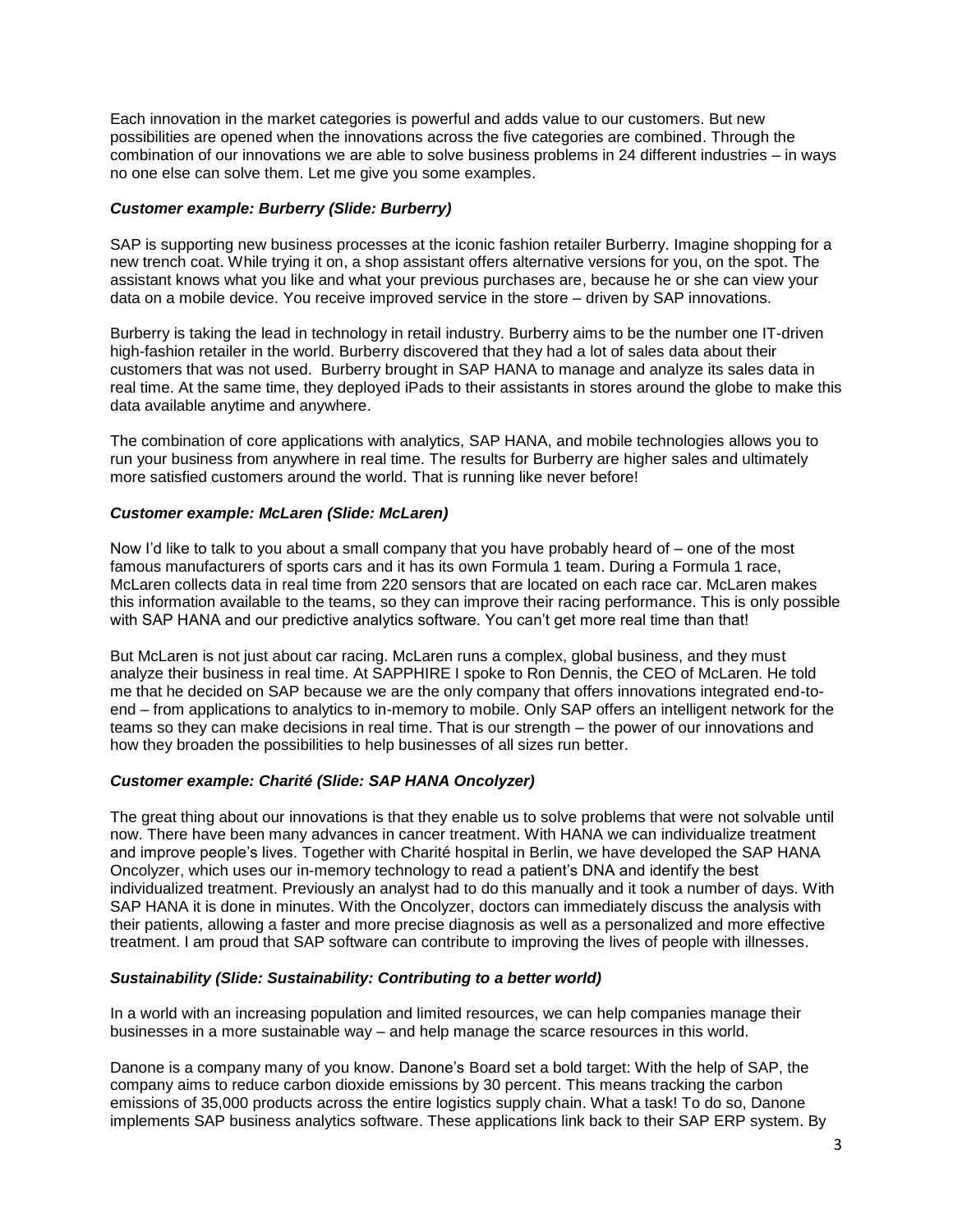doing so, they can collect, measure, analyze and reduce their carbon footprint for all products across the entire product lifecycle.

We provide software to help others run more sustainably. At the same time, we believe we should be an exemplar of sustainability ourselves. In 2011, we continued to strengthen our position as a sustainability leader with our own operations. We moved closer to our goal to reduce total greenhouse gas emissions to our year-2000 level by 2020. Over the past five years we have continually improved our carbon efficiency: Our greenhouse gas emissions have decreased 18% since 2007 that is a more than 21% reduction per employee. These innovations better position us to help our customers integrate sustainability into their own strategies and operations, thereby multiplying our impact. You can learn more about sustainability at the SAP Exhibit.

## *Corporate Social Responsibility (Slide: Corporate Social Reponsibility)*

SAP helps the world run better and improve peoples' lives each day. We also aim to be a good corporate citizen. We want to drive innovation and build an environment that enhances education and entrepreneurship to foster economic growth.

By focusing on education, we help youths receive the qualifications that they need to be successful in the world today, while our focus on entrepreneurship helps drive new ideas and business opportunities. At the same time, we see enormous opportunity to utilize our technology, our employees' skills and our other core competencies to help improve people's lives throughout the world. Please take a look at these examples of what we are doing around the world:

## **[VIDEO: SAP Touches Lives]**

## *Employees (Slide: People at SAP)*

We not only have a talented workforce committed to making SAP successful, but they are also engaged in the communities around them. In 2011, SAP employees volunteered 105,000 hours of their own time for good causes. I am quite proud of the commitment from our employees – both in and outside of SAP. Our excellent results in 2011 would not be possible without our employees, and on behalf of the Executive Board, I would like to thank them wholeheartedly for what we achieved together.

In our 40<sup>th</sup> anniversary year, we have extended our existing share-based compensation programs, to give employees further opportunities to share in our success. As part of our  $40<sup>th</sup>$  anniversary, the existing Share Matching Plan was made even more attractive this year: employees receive five instead of one bonus share for each three shares they hold for three years.

SAP continues to strengthen its focus on leadership and employee development. Under the leadership of Board member Werner Brandt, we continued to make good progress in the implementation of our strong people strategy. Thank you, Werner.

We promote diversity in our workforce as well as develop our next generation of leaders and talent. Further, we develop our talent with special programs. Due These efforts led to a 9% increase in the Employee Engagement Index, which measures employee satisfaction and motivation. We also came closer to reaching our goal of having 25% women in leadership by 2017. At the end of 2011, 18.6% of leadership positions were held by women, an increase of 1%.

We are a much more diversified company today than even just a few years ago. This means we face new customer expectations, new business models and new competition. To account for this new reality, we have adjusted the leadership structure at SAP. Furthermore, we have established a Global Managing Board, which will enable the company to increase its focus on innovation, growth and operational excellence. I would like to welcome Lars Dalgaard and Rob Enslin to the Global Managing Board.

Lars, who also joins the SAP Executive Board, will lead our Cloud business unit, which combines all cloud assets of SAP and SuccessFactors. Rob is responsible for all sales worldwide. He will further accelerate